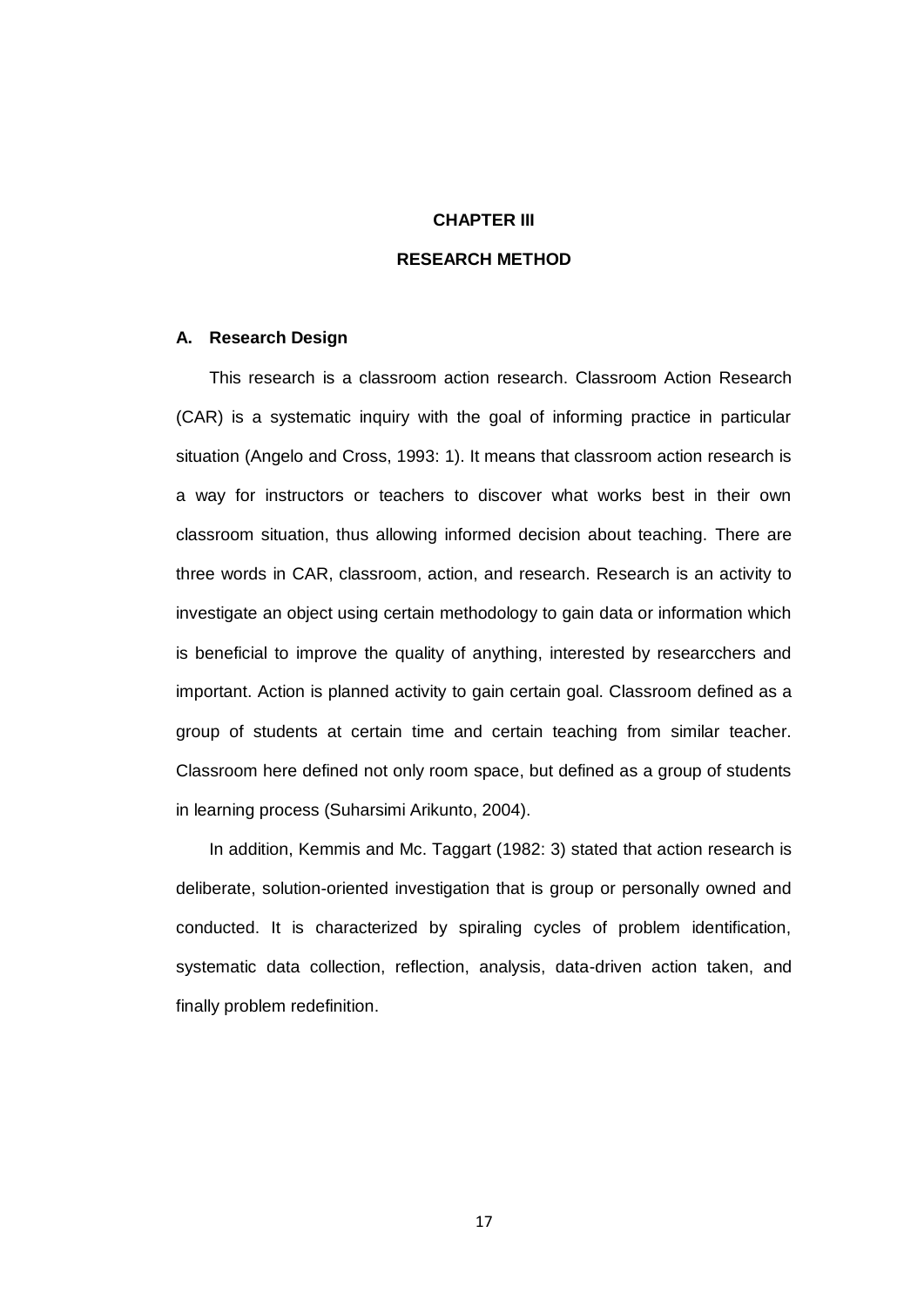

### **Figure 1. Classroom Action Research Steps**

Moreover, action research provides teachers with the opportunity to gain knowledge and skill in research methods and applications and to become more aware of the options and possibilities for change (Oja & Pine, 1987: 96). It means that the teachers participating in action research become more critical and reflective about their own practice. The teachers engaging in action research attend more carefully to their methods, their perceptions and understandings, and their whole approach to the teaching process.

The researcher uses classroom action research because it is an approach of improving education through change, by improving students' listening skill and giving another media for teacher to teach listening.

# **B. Setting, Subject and Object of the Research**

In undertaking this research, the researcher could do with settle on the setting, subject and object. In view of the fact that setting, subject and object are principal in effecting the research, it is require having them obvious. Therefore the researcher decides to setting, subject and object as follows: This classroom action research is conducted at SMAN 1 Tumijajar, Tulang Bawang Barat. The subject of this study is tenth grade students especially X IPS 4 of SMAN 1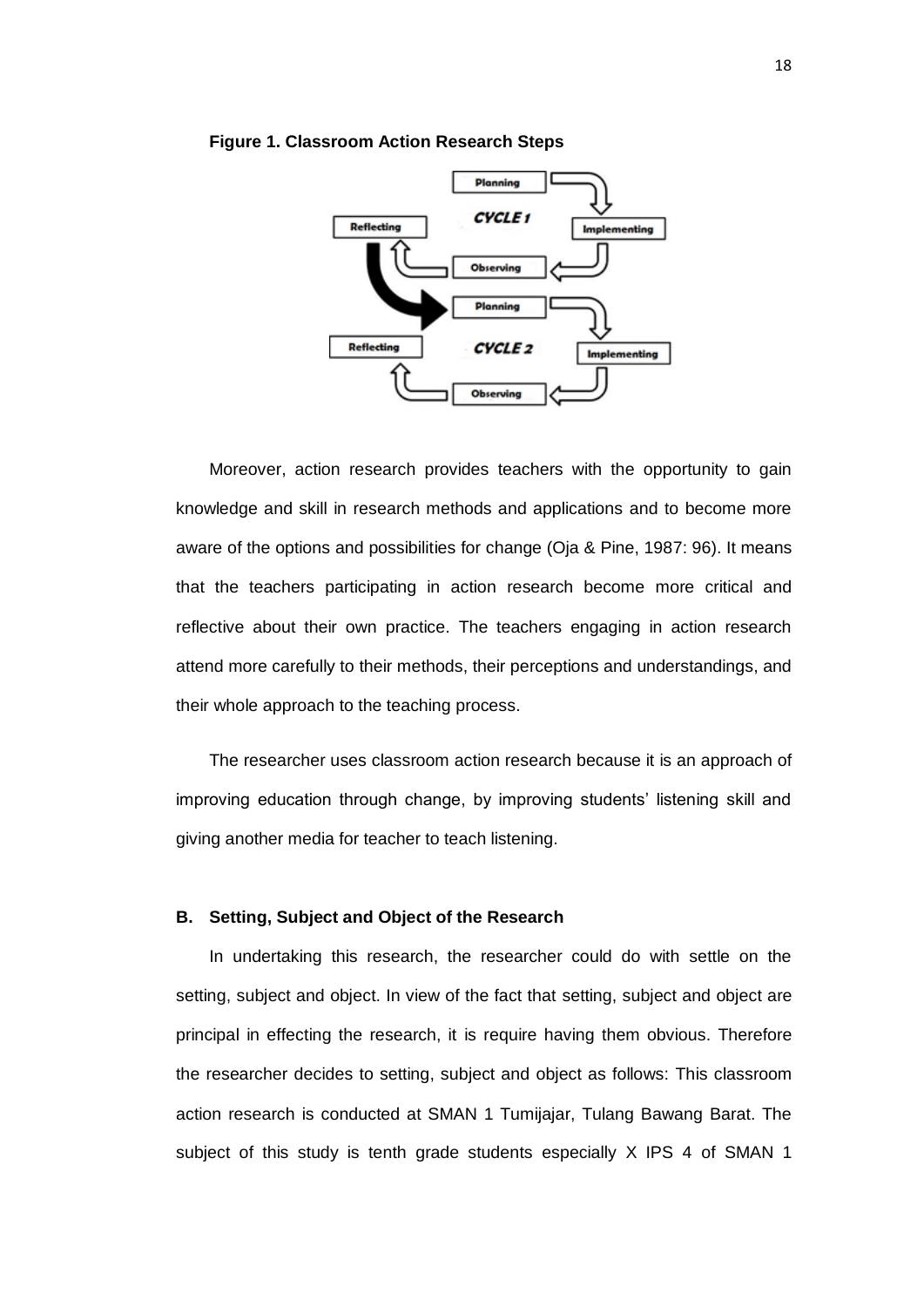Tumijajar. The researcher chooses X IPS 4 as subject because of the students in this class get lowest score in listening skill than other class. This class consists of 34 students. The object of this research is listening skill using English song.

# **C. Research Procedure**

In this classroom action research, the cycles depend on the indicators, whether the indicators have already been achieved or not. The indicators can be achieved in one cycle or more. The cycle is conducted based on the problem which students face in listening. Before a classroom action research is conducted, researcher makes some instrumental input (lesson plan) that will be used to give an action in the classroom action research.

1. Preparing Lesson Plan

Before teaching activity, the researcher makes lesson plan based on the curriculum which is use.

2. Preparing Instructional Media and Materials

The instructional media and materials play an important role in supporting the success of teaching and learning process. The researcher implemented Listening Song to improve students' listening skill. The media which are use: some songs, sound system, questions related to the listening audios and students' answer sheets.

3. Preparing Criteria of Success

In this classroom action research, the researcher uses the existing criteria of success of this school. If 70% of the students from the whole class members get score 70 as the minimum mastery criteria in English subject, the students can be classified as the students passing the criteria of success and for the students whose scores are less than 70 are categorized "failed". Meanwhile, the class is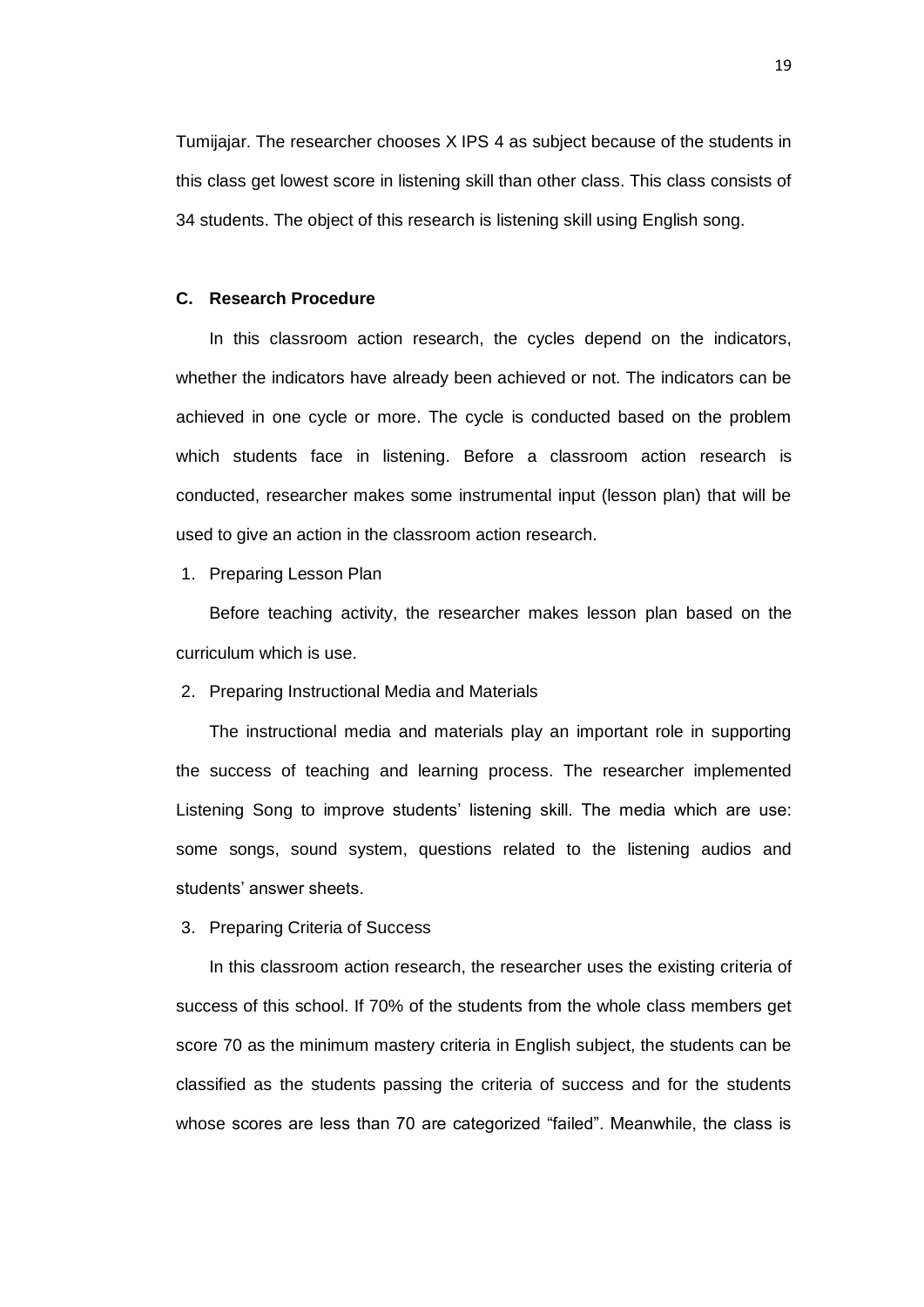categorized pass classically if 70% of the students have good participation in listening class.

Furthermore, if the results have require the indicator of the research, she stop at the first cycle only, but if the results have not reach the indicators of the research yet, she would conduct the next cycle. It focuses on the weaknesses of the previous cycle and so on. Each cycle consists of:

- 1. Planning.
- 2. Acting.
- 3. Observing.
- 4. Reflecting.
- 1. Planning

There are many activities in planning section. The researcher has to analyze the curriculum to determine standard competence and basic competence which would be extended to the students by using listening song. After that, the researcher makes lesson plan. The lesson plan was based on the syllabus. Lesson plan provides the teacher a guideline of teaching and learning activities. Preparing the media uses for listening song. The researcher prepares speaker some listening audios, the questions, the answer key and the students' answer sheets. Based on results of teacher interview before classroom action research and the uses syllabus, the researcher uses listening audios. Arrange the instrument of learning evaluation such as test. Prepare the field notes to note the classroom activities. Prepare the observation checklists to check students and teacher's activity while teaching learning is in process.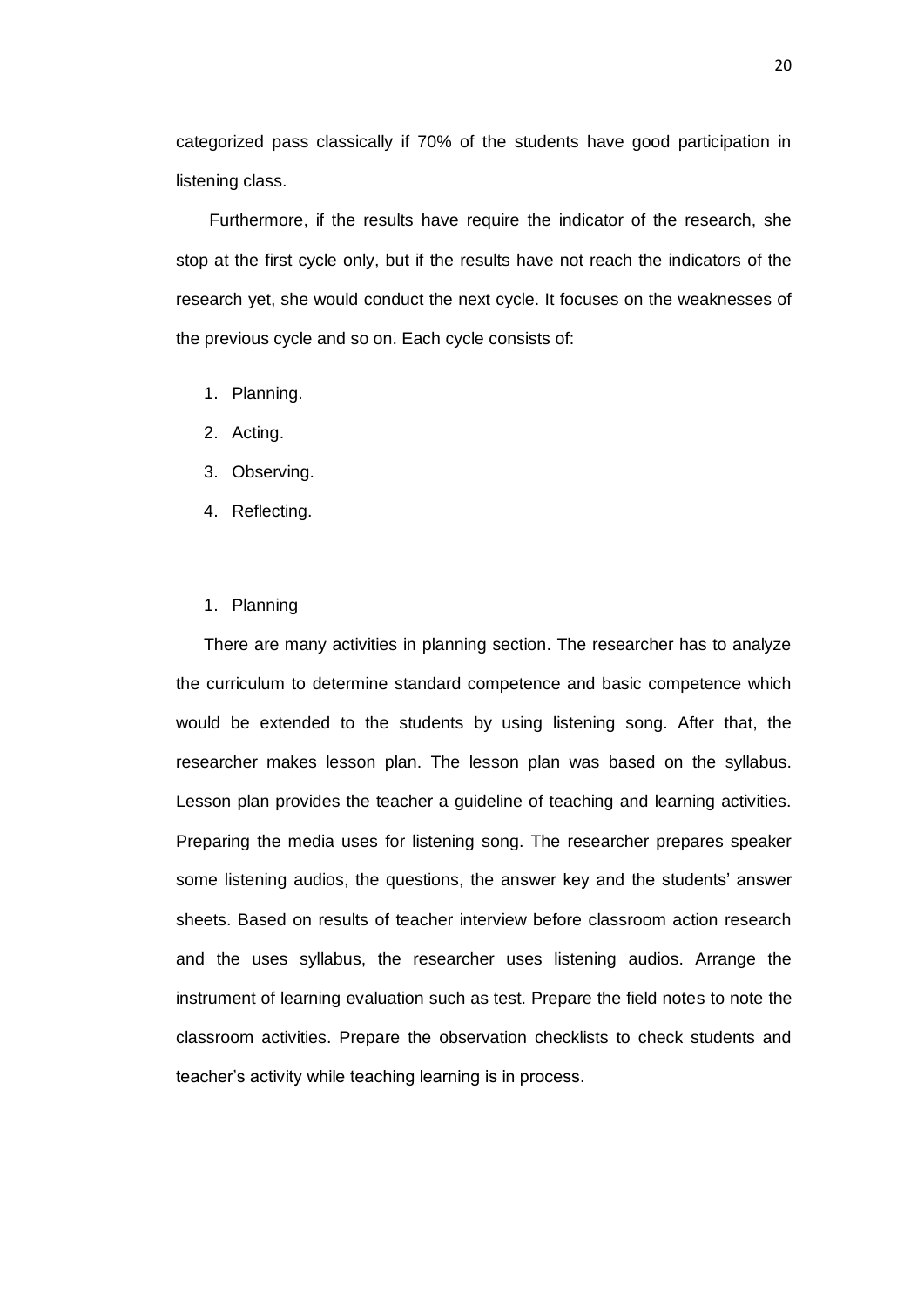# 2. Acting

After planning the concept, the writer carry out the treatment referring to the plan has been made. The writer conducts a pre-cycle before applying the treatment.

| <b>Activity</b><br><b>Opening</b> | 1. Teacher reads the attendance list.                      |  |  |
|-----------------------------------|------------------------------------------------------------|--|--|
| (10')                             | Teacher asks the student about their favorite songs.<br>2. |  |  |
|                                   | 3. Teacher explains the students about today learning.     |  |  |
| Main Activity (75')               | 1. Teacher divides the students answer sheets.             |  |  |
|                                   | 2. Teacher plays the audio for a time. While the           |  |  |
|                                   | student listen and do the test.                            |  |  |
|                                   | 3. Students submit their answer sheet.                     |  |  |
|                                   | 4. Teacher and student check the students answer           |  |  |
|                                   | together.                                                  |  |  |
|                                   | Teacher and students discuss about the test.<br>5.         |  |  |
|                                   | 6. Teacher gives the students chance to ask about the      |  |  |
|                                   | vocabulary.                                                |  |  |
|                                   | 7. Teacher asks to students what their problem while       |  |  |
|                                   | doing the test is.                                         |  |  |
| Closing (5')                      | Teacher give feed back to students.<br>1.                  |  |  |
|                                   | 2. Teacher motivates the students.                         |  |  |
|                                   | Teacher closes the class.<br>3.                            |  |  |

|  |  |  |  |  | <b>Table 1. Pre-Cycle Activities</b> |
|--|--|--|--|--|--------------------------------------|
|--|--|--|--|--|--------------------------------------|

# 3. Observing

Observation is the activity of observing the data collected in order to know how the situation in teaching learning process, the students' activity and students'

 $\overline{\phantom{a}}$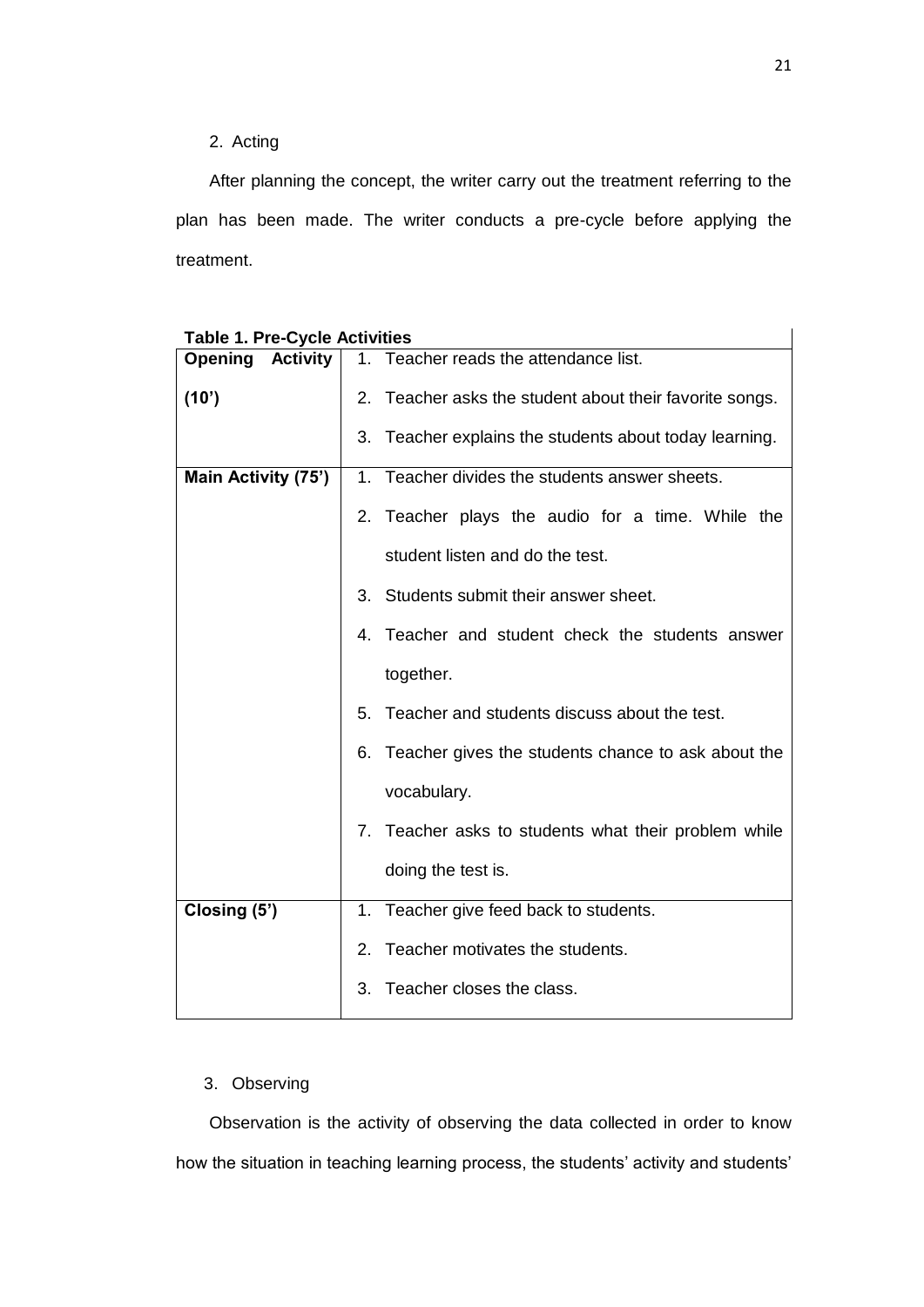skill in listening. In this step, the researcher identifies and analyses the data collected during the treatment.

#### 4. Reflecting

This classroom action research will be successful if it fulfills the condition such as:

- a. More than 70% students can pass the minimum mastery criteria (KKM) 70.
- b. More than 70% students have good participation in listening course.

Reflecting is aim to reflect the data that has been collected to determine whether the action is successful or not. It is necessary to evaluate to hold next cycle needs to be accomplished. This phase carry out collaboratively with the teacher to discuss some problems in the classroom that occur during acting phase.

## **3.4 Research Instrument**

In getting data, the researcher employ two kinds of instruments, the first instrument is the main source of information and the second one supported the analysis itself. The instruments uses here are listening test and observation. The instruments are hopefully in line with the states objectives. The researcher uses the test as instrument to collect the data. The test is held in the class by giving the english audio by sound speaker then the student answer on the answer sheet.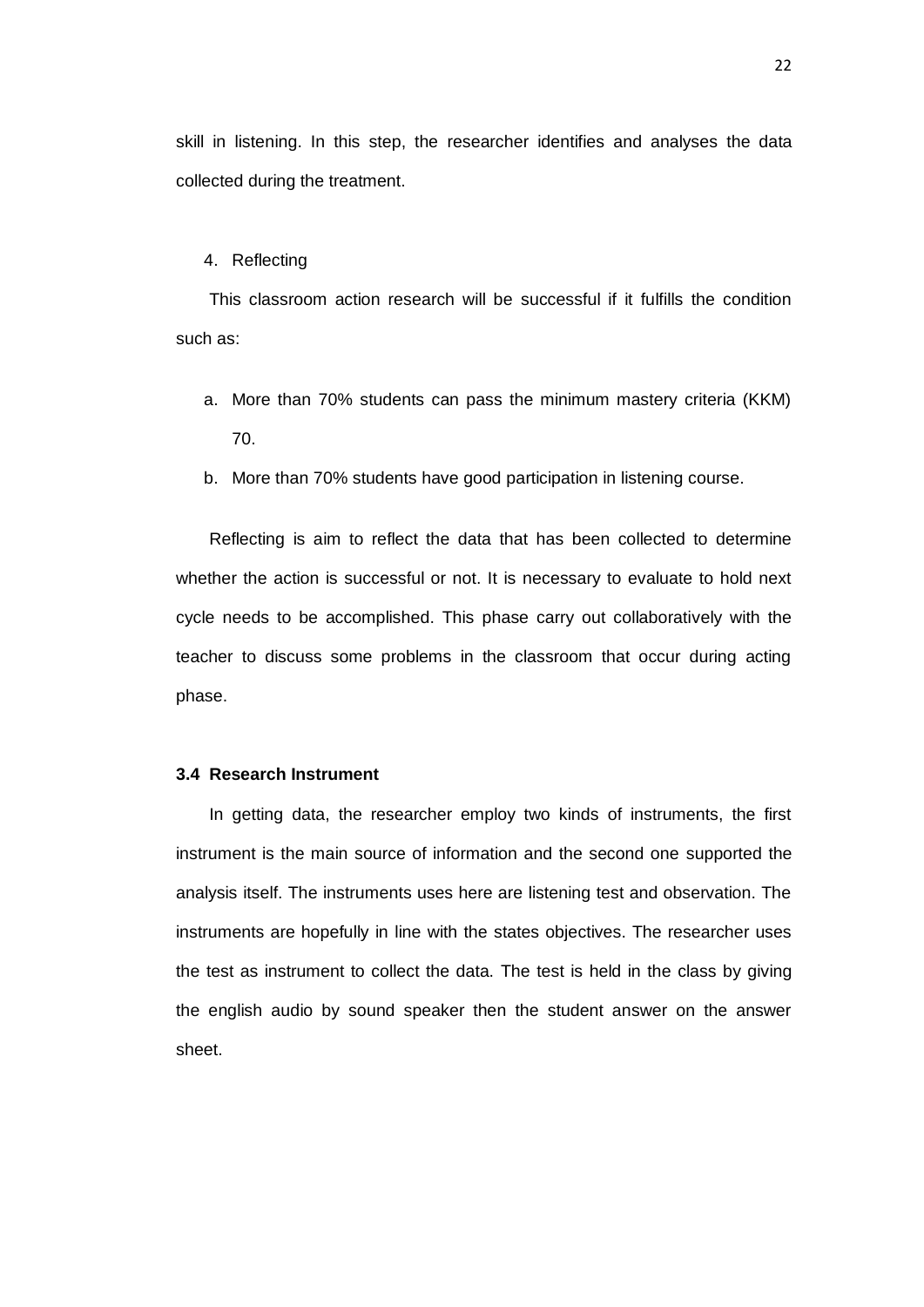### **3.5 Data Collecting Technique**

Method of data collections is very important in the research, data source in research is basically subject which is a researcher gets the data. To collect the data, the researcher uses any techniques, they are:

## 1. Observation

Observation is the process of observe and write the phenomena that happen in class systematically. The researcher observes the event in class during the lesson or the treatment using check list to get the data. Observation checklist for the teacher and students and field notes were used to evaluate of teaching and learning process by using Listening Song. The observation was done during teaching and learning process, the researcher wrote the field note about students' response and the activities of the teacher and students, and the result in implementing Listening Song to know whether Listening Song can improve students' listening result and to see the improvement of students' listening activities in the class.

2. Test

Test is the instrument to measure the students' progress in every step during the research. Test is important part of every teaching and learning experience. There are many varieties of test: group test, individual test, written test, oral test, speeded test, and power test. Each test has different characteristics that must be considered when the tests are planned. This research is use individual test. The test is held in the class by giving the english audio by sound speaker then the student answer on the answer sheet.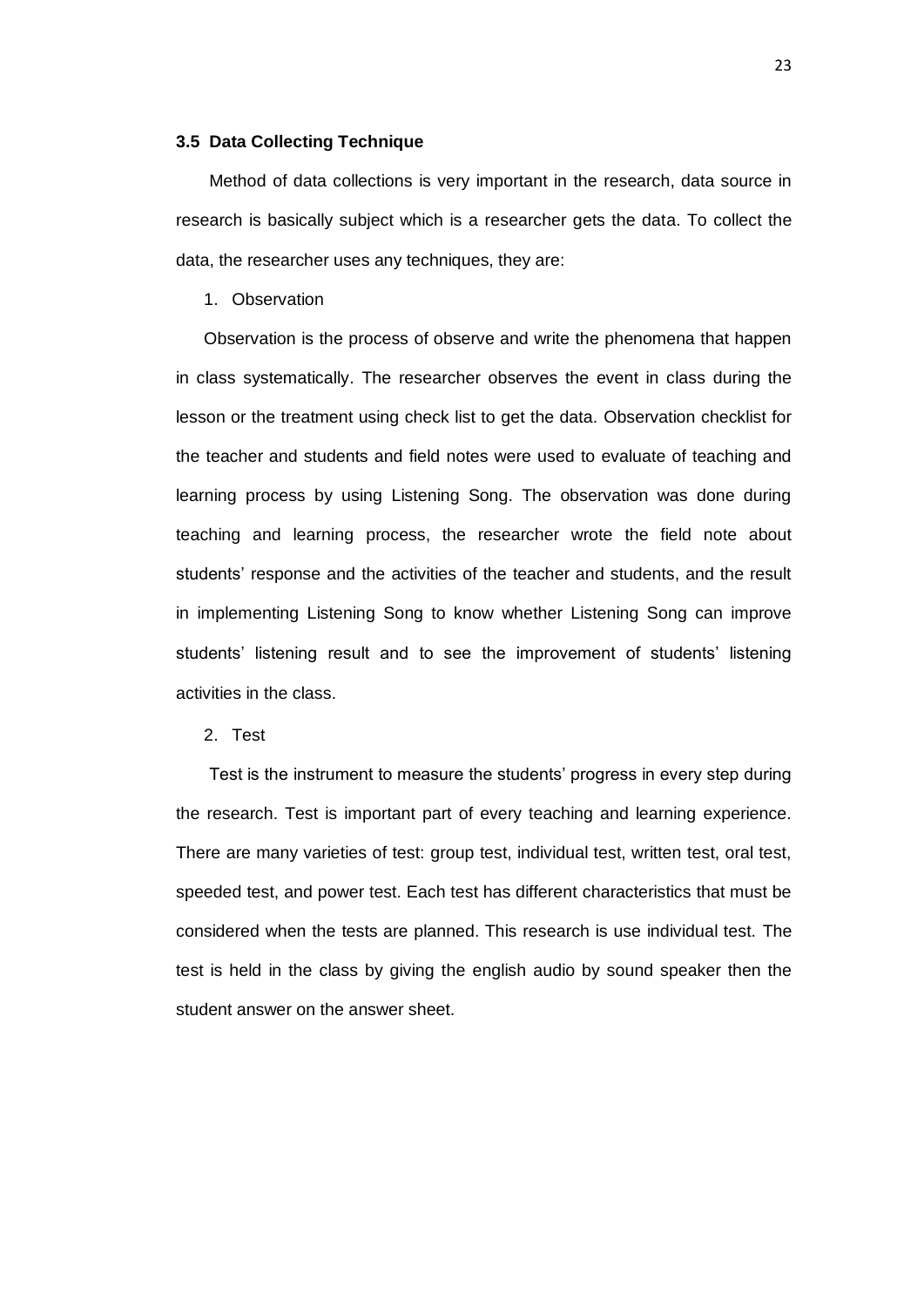### **3.6 Data Analysis Technique**

This study uses descriptive statistical analysis to find out the improvement of students' ability in listening skill. Technique of data analysis that the researcher uses is as follow:

1. Technique of analyzing data from the observation.

The researcher gives check in the observation checklist, and then it will be analyzed by calculating the percentage from the checklist as the pattern below:

Percentage % = 
$$
\frac{n}{N}
$$
 X 100%

 $n =$  the score of students

 $N =$  the sum of total score

 $% =$  the percentage of the explanation.

The criteria of observation were as follows:

a. Poor

The aspect of activity that is observe above reaches out for about 20%

b. Fair

The aspect of activity that is observe above reaches out for about 21%- 40%

c. Average

The aspect of activity that is observe above reaches out for about 41%-60%

d. Good

The aspect of activity that is observe above reaches out for about 61%-80%

e. Excellent

The aspect of activity that is observe above reaches out for about 81%-100%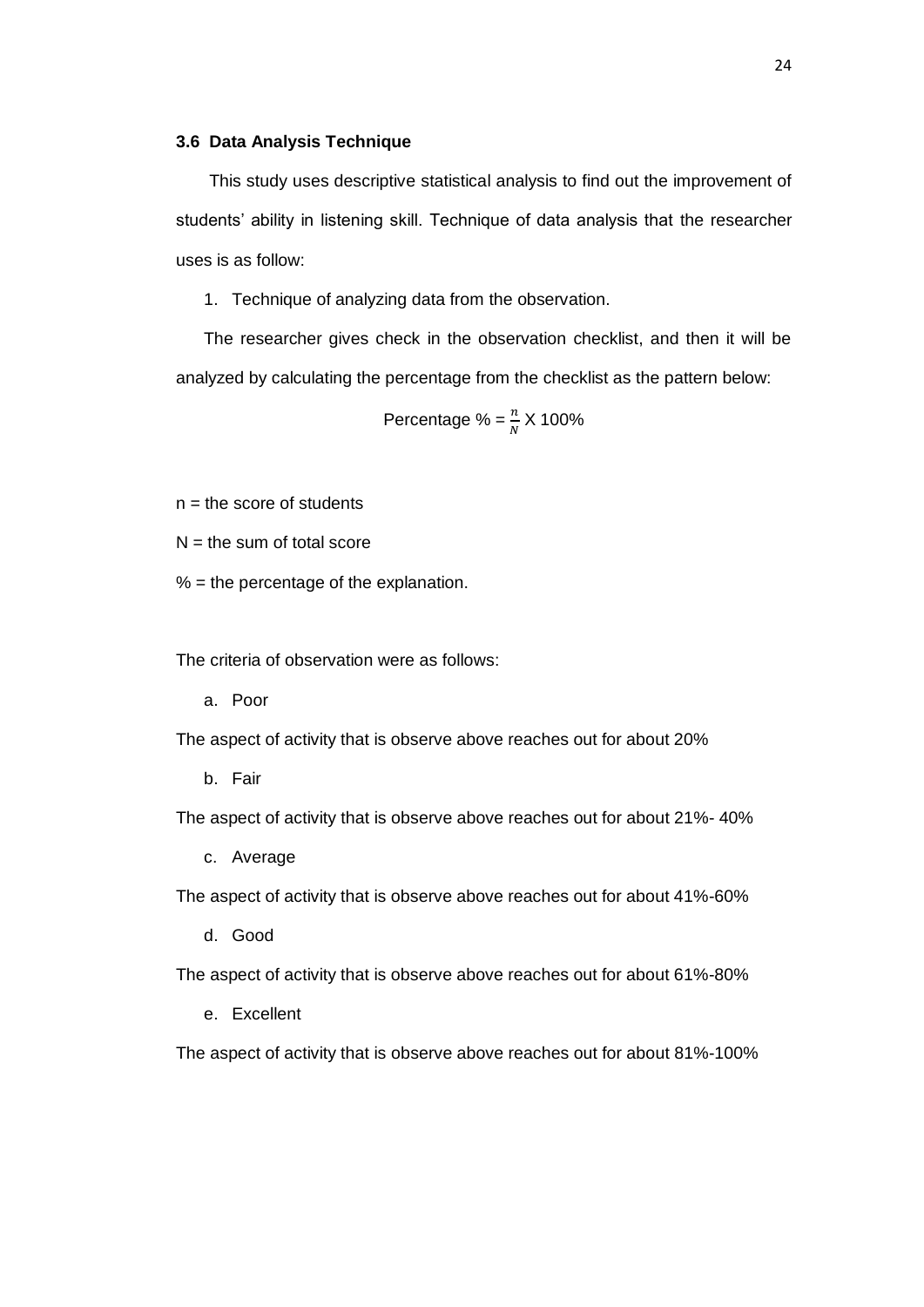### 2. Technique of analyzing data from the test

Test is important part of every teaching and learning experience. Both testing and teaching are so closely interrelated that it is virtually impossible to work in either field without being constantly concerned with the other. Tests may be constructed primarily as devices to reinforce learning and to motivate the students' performance in the language. Test is an instrument or procedure designed to elicit performance from learners with the purpose of measuring their attainment of specified criteria. The researcher uses an achievement test to measure the student's progress in listening. From those, the researcher can get score directly the specific learning. The scoring can be done quickly and easily.

After calculate the students score, the researcher calculates the mean to measure the improvement of students score in every cycle. The mean is the arithmetical average of distribution which is obtained by adding the sum offset score ( $\Sigma X$ ) and dividing with the number of the students (N), as in equation below:

$$
\bar{X} = \frac{\sum X}{N}
$$

 $\bar{X}$ = the mean

 $X =$  the sum offset score

 $N =$  the number of the students.

From the result of that formula the researcher analyses the score of test and the result from observation checklist to find out the improvement of students' ability in listening skill after taught by using English song.